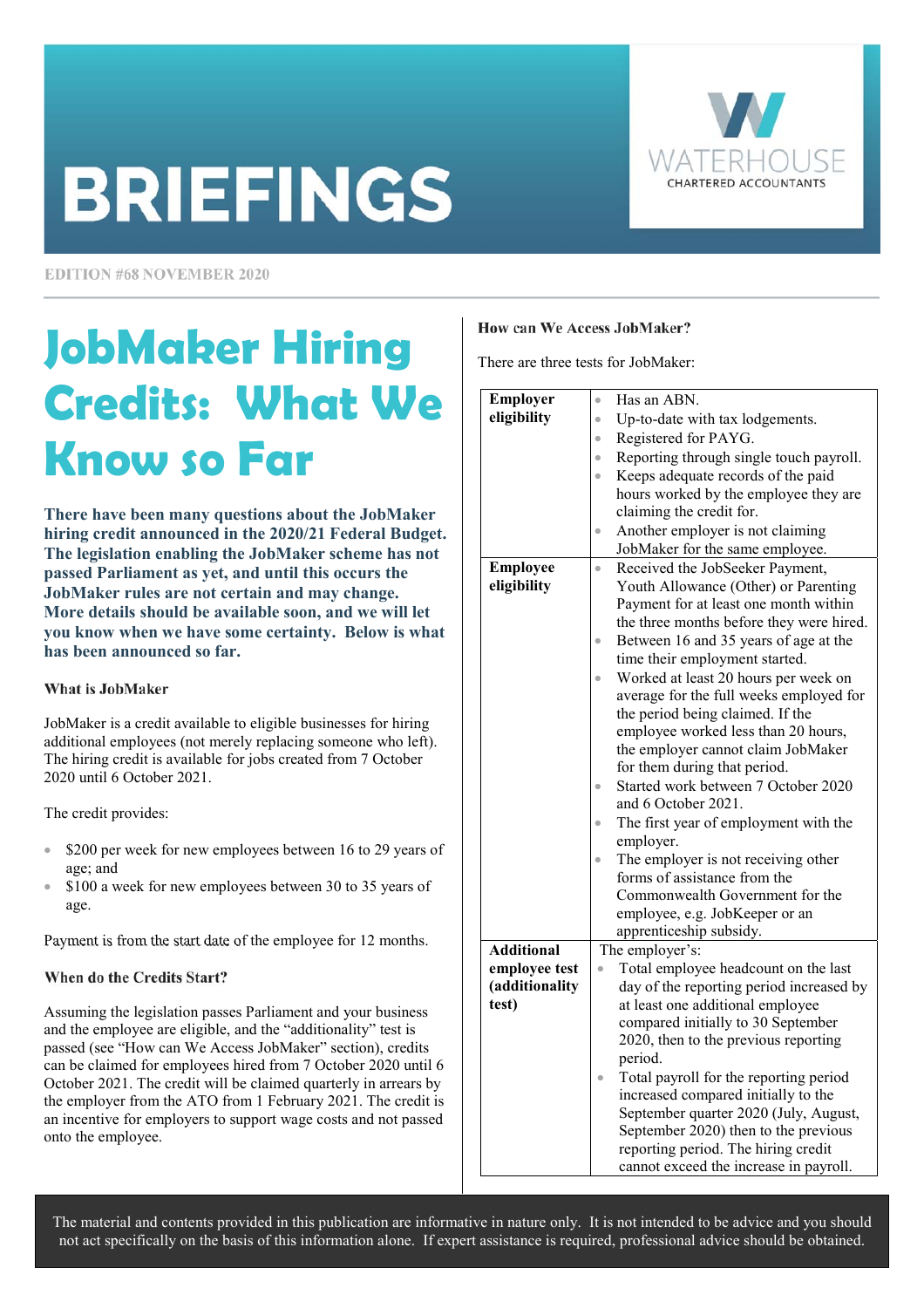



Government entities or agencies, banks and other institutions subject to the bank levy, businesses in liquidation, and foreign Government entities (unless a resident entity), are unable to access JobMaker.

### I can only Claim JobMaker if the Number of Employees and Payroll Increases. What Happens if one of My Team Resigns through no Fault of the Business?

Your business can only receive JobMaker for your eligible employees if total employee headcount and payroll increases. If the headcount or payroll decreases or remains the same JobMaker cannot be claimed for that period.

For example, if you had three staff at September 2020 and hired an additional two employees in late October 2020, your business can claim JobMaker for the two new employees assuming the business and the employer are eligible and payroll has increased compared to the September 2020 quarter. However, in December 2020, one of your original staff members resigns. As a result, your business can only claim JobMaker for one eligible employee in December as your headcount has increased by one, not two, compared to the September 2020 baseline.

A similar baseline concept applies to payroll. If you employed new eligible employees in October 2020, but your overall payroll remained the same or only increased marginally because the hours of your existing staff reduced when the two new employees were employed, then the JobMaker credit will only be the additional payroll amount. That is, if the JobMaker credit for the two employees for the quarter is \$8,960, but payroll compared to the September 2020 quarter only increased by \$1,200, then the JobMaker credit you receive would be \$1,200. The JobMaker credit cannot exceed the increase in payroll.

Each month, employers will need to ensure they pass these "additionality" tests before claiming.

Your headcount and payroll increase is measured on the last day of each reporting period from the date your first new employee started. For example, if your first new employee joined in October 2020 your baseline is set at that point. If a new employee starts in January 2021 your payroll and headcount baseline is measured from the last reporting period, in this case December 2020 for headcount and the December quarter for payroll. That is, your baseline commences from the date your new employee starts and then is reassessed each reporting period to ensure there is an increase.

### If I do not Hire New Staff until January 2021, can I Claim JobMaker for 12 Months or only up to 6 October 2021?

JobMaker is available for 12 months for eligible employees hired from 7 October 2020 until 6 October 2021. If you hire new employees from January 2021, JobMaker is available for 12 months for these employees assuming that the employees

and business are eligible and the "additionality" tests are passed.

The baseline for the "additionality" tests – headcount and payroll - starts from the start date of your new employee. The Government has indicated that the baseline for the "additionality" tests will be adjusted in the second year of the program to ensure an employer can only receive JobMaker for 12 months for each additional position created. The detail of exactly how these rules will work has not been released as yet.

### My Business did not have Employees in September, but I Hired my First Employee in Late October. Can I Claim the **JobMaker Credit for Them?**

Businesses with no employees on 30 September cannot claim JobMaker for their first employee. However, JobMaker can be claimed for your second and any subsequent employees that started on or before 6 October 2021.

### Can the Business get JobKeeper and JobMaker?

No. Once your business exits JobKeeper and is no longer receiving JobKeeper payments for any employees or business participants, if eligible, the business could then start to receive JobMaker credits. The business is eligible for the hiring credit in the reporting period following its JobKeeper exit date.

*The JobMaker credit and the details of how the rules will apply are subject to change. Please do not make decisions based on the JobMaker information available as the final shape of the legislation could change. We will provide a summary of the rules and how you can claim the JobMaker hiring after the rules are confirmed.* 

# **Tax Deductions for Investing in your Business**

**Stimulating investment is high on the Government's agenda. To encourage spending, the 2020/21 Budget introduced a measure that allows businesses with turnover under \$5 billion\* to immediately deduct the cost of new depreciable assets and the cost of improvements to existing assets in the first year of use. This means that an asset's cost will be fully deductible in the year it is installed ready for use rather than being claimed over the asset's life. And there is no cap on the cost of the asset.** 

#### **Head Office**

Suite 12 Level 3. **Gateway Building** 1 Mona Vale Road Mona Vale NSW 2103

#### **Sydney Office**

Suite 802 Level 8 23 O'Connell Street Sydney NSW 2000

T 02 8973 2222 admin@waterhouseca.com.au www.waterhouseca.com.au ABN 60 535 258 608

Liability limited by a scheme approved under Professional<br>Standards Legislation

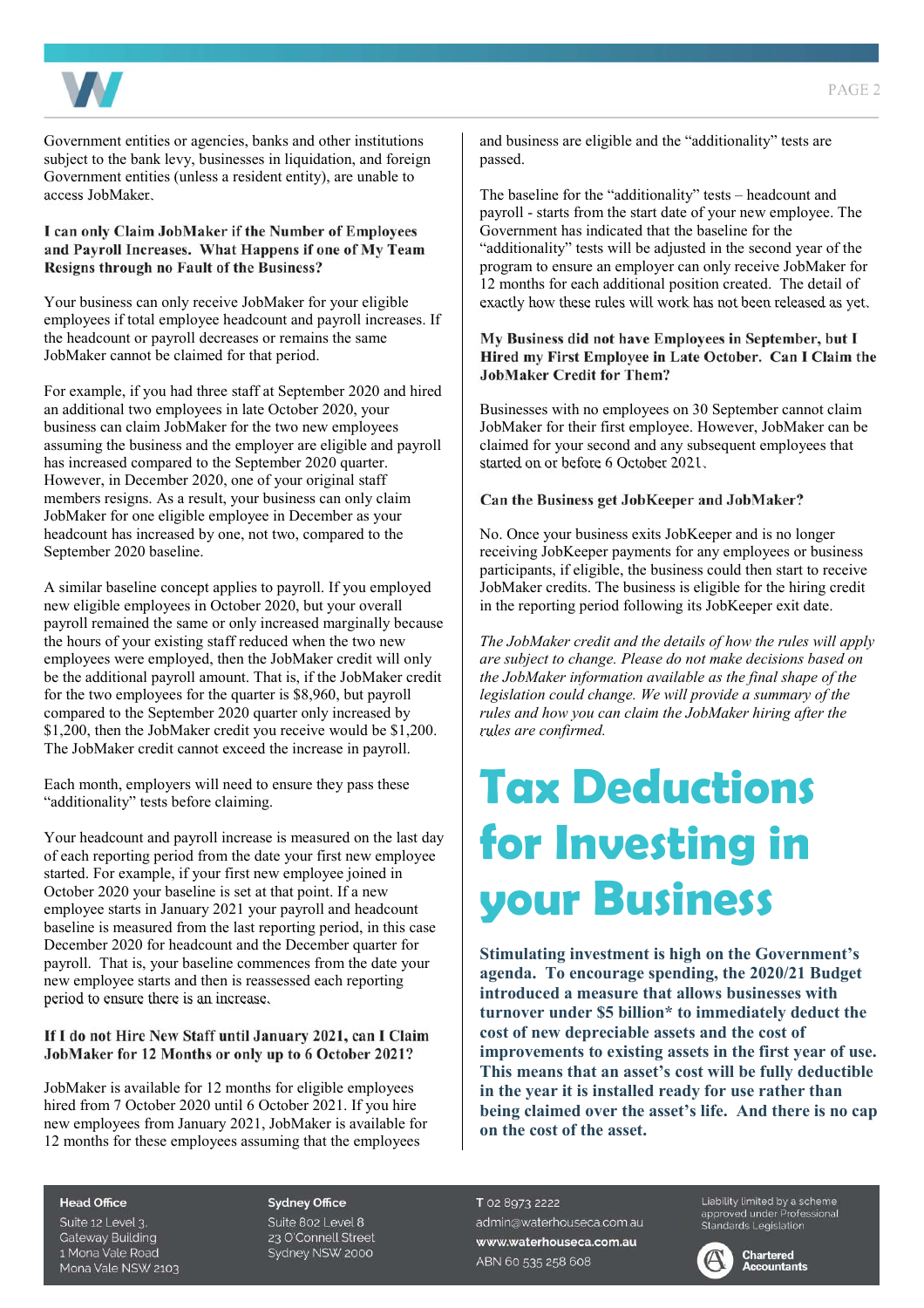



\*Aggregated turnover. Aggregated turnover is your turnover plus the annual turnover of any business connected with you or that is your affiliate.

When it comes to second-hand assets the rules are a bit different, depending on the size of the business. Businesses with an aggregated turnover under \$50 million can claim an immediate deduction for the cost of second-hand assets under the new measures.

Businesses with aggregated annual turnover between \$50 million and \$500 million can still deduct the full cost of eligible second-hand assets costing less than \$150,000 that are purchased by 31 December 2020 under the existing enhanced instant asset write-off.

Businesses that hold assets eligible for the enhanced \$150,000 instant asset write-off will have an extra six months (until 30 June 2021) to first use or install those assets.

For small business entities that have assets in a general pool the changes seek to ensure that pool balances are completely written-off for tax purposes in the 2021 and 2022 income years.

These super-charged immediate deduction rules tie into the existing instant asset write-off for businesses with a turnover under \$500 million (summarised below).

The instant asset write-off only applies to certain depreciable assets. There are some assets, like horticultural plants, capital works (building construction costs, etc.) and certain intangible assets that do not qualify for the new rules.

| <b>Instant Asset</b><br>Write-Off<br><b>Thresholds</b> | Aggregated<br><b>Turnover</b><br>Under<br>\$10m | Aggregated<br><b>Turnover</b><br>Under<br>\$50m | Aggregated<br><b>Turnover</b><br>Under<br>\$500m | Aggregated<br><b>Turnover</b><br>Under<br>\$5bn |
|--------------------------------------------------------|-------------------------------------------------|-------------------------------------------------|--------------------------------------------------|-------------------------------------------------|
| $1/7/2018$ to<br>28/1/2019                             | \$20,000                                        |                                                 |                                                  |                                                 |
| 29/1/2020 to<br>2/4/2020                               | \$25,000                                        |                                                 |                                                  |                                                 |
| $2/4/2020$ to<br>11/3/2020                             | \$30,000                                        | \$30,000                                        |                                                  |                                                 |
| $12/3/2020$ to<br>31/12/2020                           | \$150,000                                       | \$150,000                                       | \$150,000                                        |                                                 |
| $6/10/2020$ to<br>30/6/2022                            | Unlimited                                       | Unlimited                                       | Unlimited                                        | Unlimited                                       |

If your business will make a tax profit this year this measure is likely to reduce the taxable income of the business for the year and it may be possible to vary upcoming PAYG instalments to improve cash flow. If your business operates through a company and will make a tax loss you might be able to use the loss to offset tax paid in previous years (see "Refunds for Tax Losses" section). Alternatively, tax losses can generally be carried forward to a future year.

# **Refunds for Tax Losses**

## **If your company has made a loss, you may be able to claim a tax refund for tax previously paid on profits.**

In the 2020/21 Federal Budget, the Government announced that businesses with turnover under \$5 billion\* will be able to offset any losses made between 2019/20 and 2021/22 against previously taxed profits between 2018/19 and 2020/21.

\*Aggregated turnover. Aggregated turnover is your turnover plus the annual turnover of any business connected with you or that is your affiliate.

The loss carry-back rules enable a company to offset tax losses against profits taxed in a previous year, generating a refundable tax offset. The amount carried back can be no more than the earlier taxed profits, limiting the refund to the company's tax liabilities in the profitable years. The company can choose to carry back a loss or carry it forward. That is, tax losses for the 2019/20, 2020/21 or 2021/22 income years can either be:

- Carried forward and deducted against income derived in later income years; or
- Carried back against income of earlier income years as far back as the 2018/19 income year to produce a refundable tax offset.

Previously, tax losses could only be carried forward and deducted against income in later income years.

This is not the first time that carry-back losses have been allowed. The loss carry-back rules were introduced some years ago by the Gillard government for the 2012/13 year, then repealed.

The loss carry-back rules also interact with the Government's Budget measure allowing immediate expending of investments in capital assets (see "Tax Deductions for Investing in Your Business" section). The new investment will generate significant tax losses in some cases, which can then be carried back to generate cash refunds for eligible companies.

### What Entities are Eligible to Carry-Back Losses?

Corporate tax entities are eligible to carry-back losses - a company, a corporate limited partnership or a public trading trust - BUT only if the entity has lodged an income tax return for the current year and each of the five years immediately preceding it. If your company has not kept up-to-date with its reporting obligations it might not be able to use the new rules.

#### **Head Office**

Suite 12 Level 3. **Gateway Building** 1 Mona Vale Road Mona Vale NSW 2103

#### **Sydney Office**

Suite 802 Level 8 23 O'Connell Street Sydney NSW 2000 T 02 8973 2222 admin@waterhouseca.com.au www.waterhouseca.com.au ABN 60 535 258 608

Liability limited by a scheme approved under Professional<br>Standards Legislation



#### **Chartered Accountants**